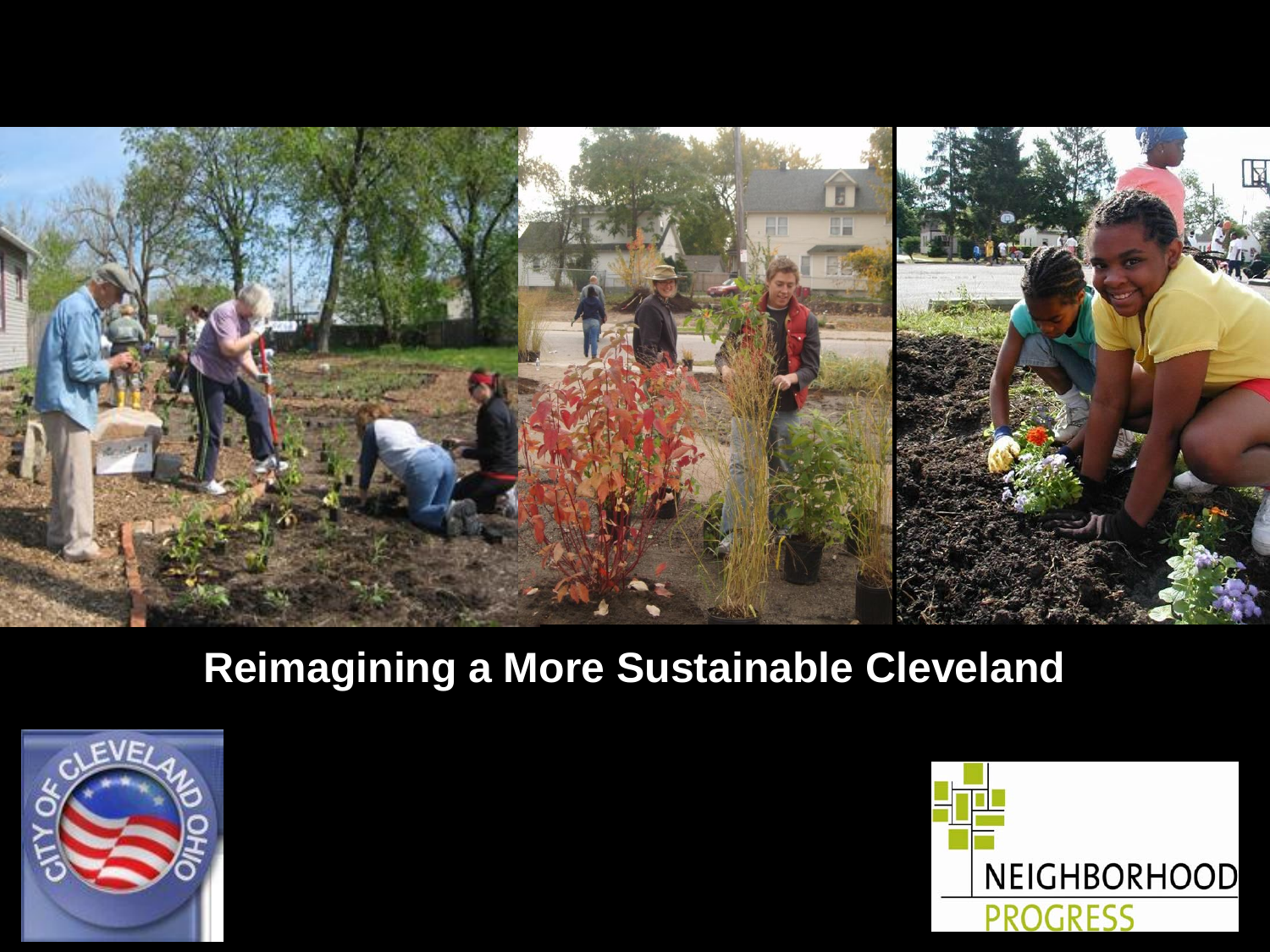# Re-Imagining Cleveland Vacant Land Study

### **Challenge/Opportunity:**

•**Over 3,300 acres of vacant land throughout Cleveland**  • **Growing energy and innovation around the advancement of the regional local food and sustainability agenda**

### **Study:**

• **Land reuse strategies that link natural and built systems to improve the quality of life and the long-term health of residents and the environment**

• **Identified criteria for implementing reuse strategies and developed policy recommendations to support land reuse**



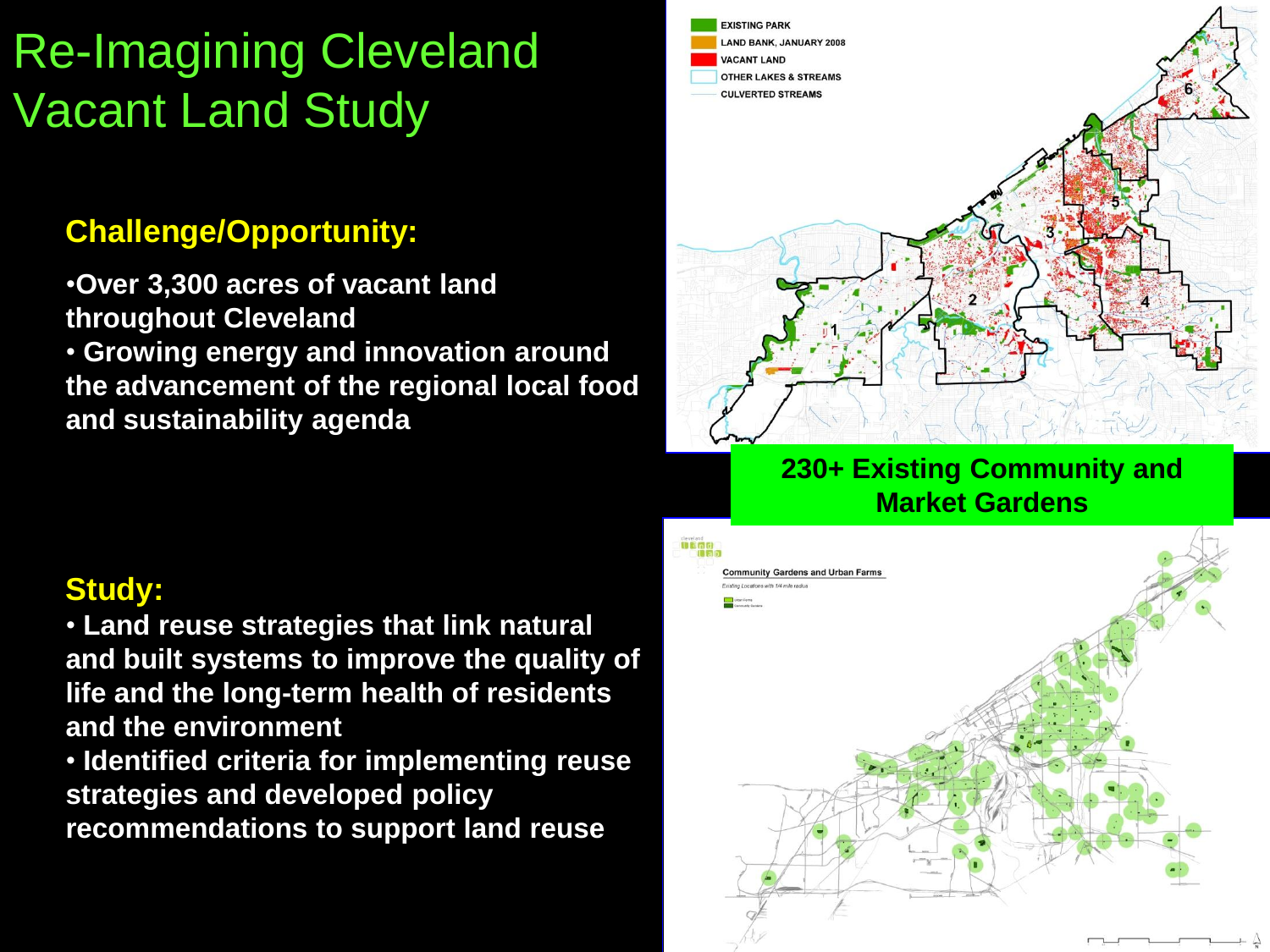# *Re-Imagining Cleveland – Building the Movement through Vacant Land Re-use Pilot Projects*

#### **Pilot Projects:**

- **56 projects on 15 acres = 130 vacant lots 31 Agriculture Projects: Gardens, urban farms, vineyards and orchards**
- **\$950,000 in City of Cleveland Neighborhood Stabilization Program Funds, Foundation Funds, and In-Kind Services and donations**
- **Projects planned and implemented by grassroots organizations and individuals**

#### **Building a movement:**

- **Pilot Projects – one piece of the solution**
- **Big picture solution many actions by a variety of players over 20+ years**
- **Building a sustainable movement means:**
	- **Removing policy and operations barriers to land reuse and food production**
	- **Building capacity to empower individual entrepreneurship and stewardship**
	- •**Tackling the hard issue of URBAN SOILS!**

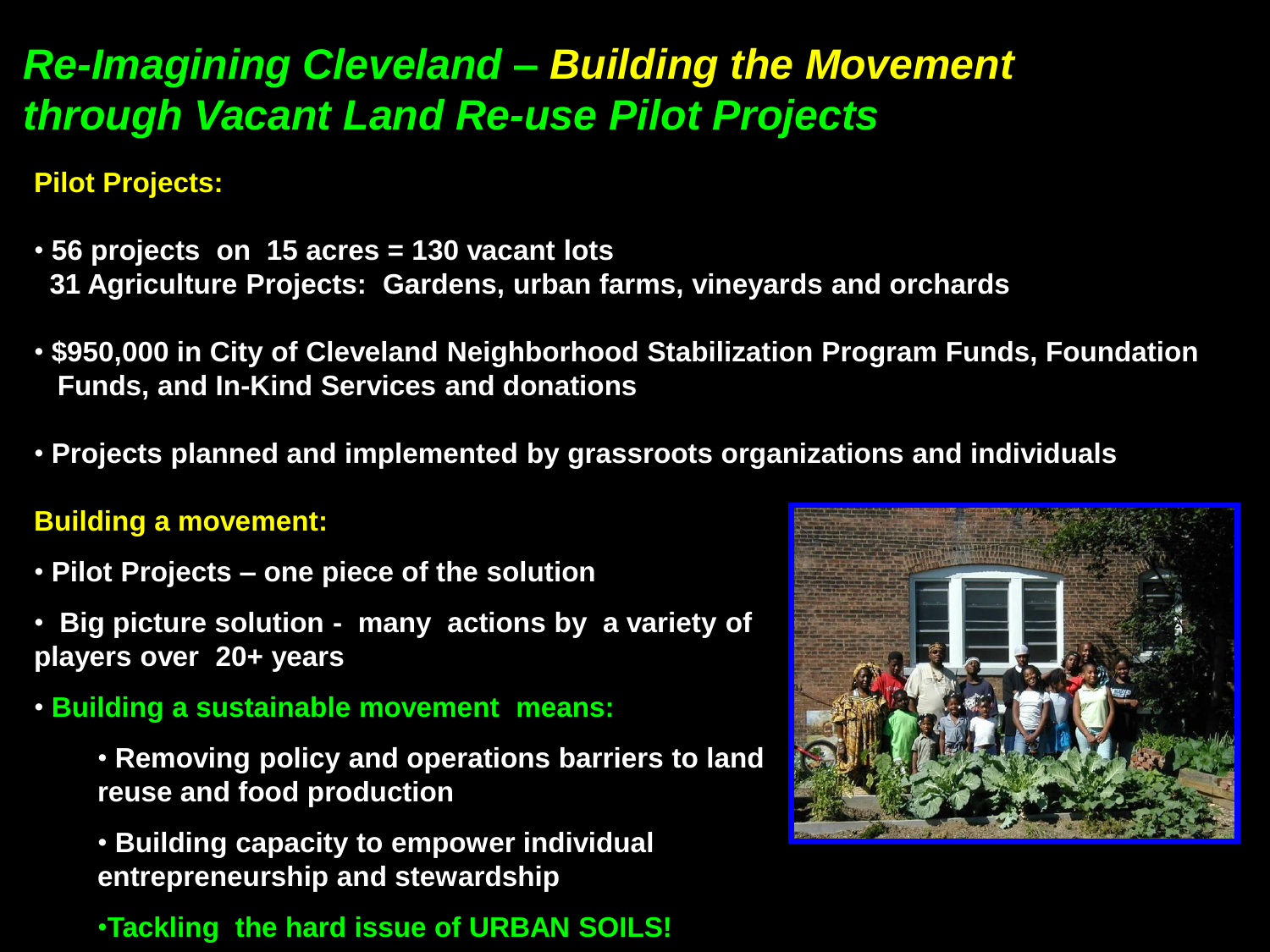## **Understanding and using our Urban Soils**

**Partnerships! – The key to understanding our soil**

- **Comprehensive soil testing by the EPA**
- **Public workshops hosted by NPI and the EPA to educate land (re) users on soil contamination**
- **Basic guidance from Ohio State University Extension**
- **Pilot projects to test remediation strategies**

### **What have we learned?**

- **There are a range of contaminates of concern – it's not just lead!**
- **Our sector needs capacity to analyze soil data, advise grassroots urban agriculture leaders and make decisions in regards to soil contamination, remediation and land reuse.**
- **Need recognized testing protocols and risk assessment standards for urban agriculture to ensure health and safety and build a movement!**